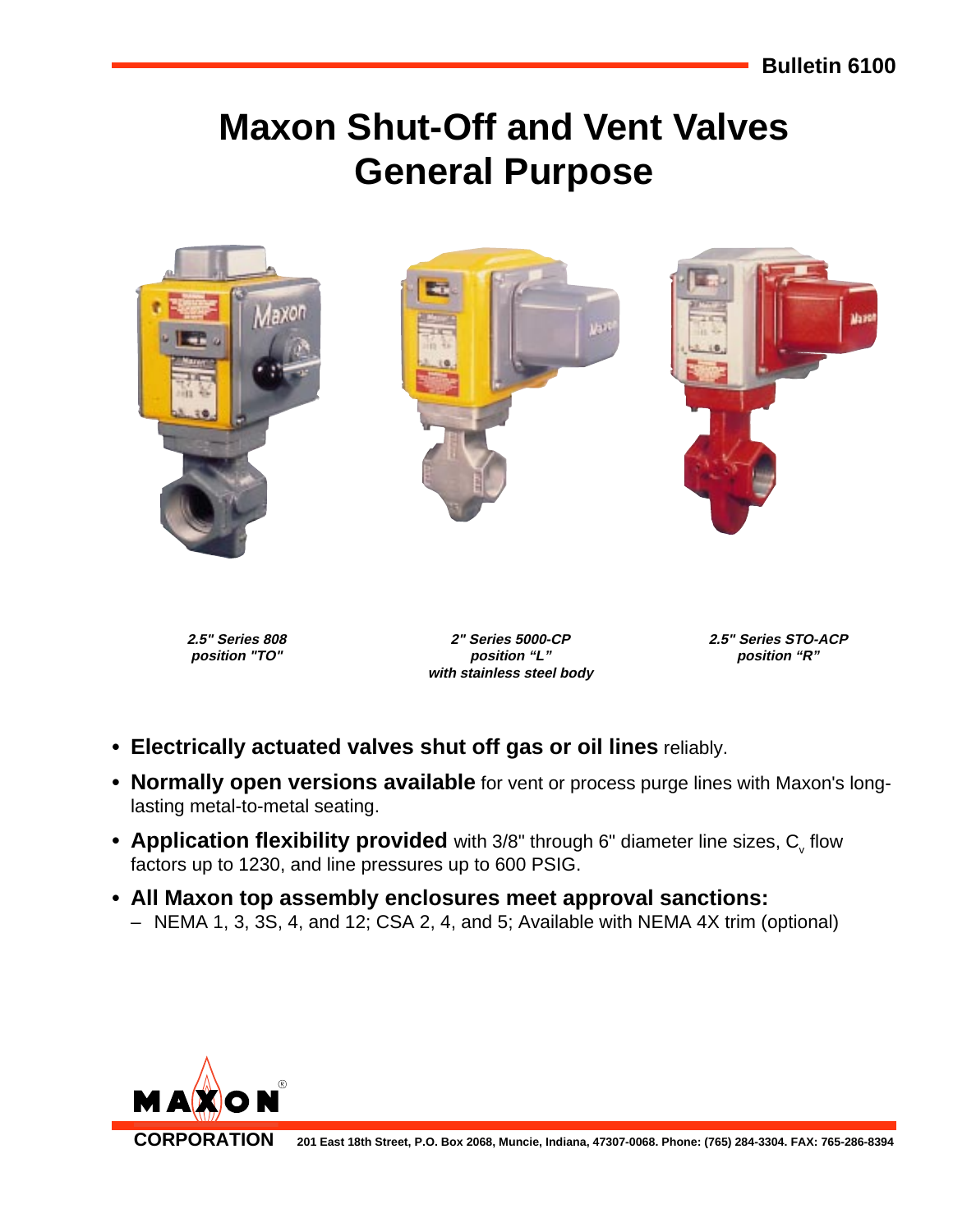### **Page 6102**

## **Normally open or normally closed valves**







**4" Series 5000-SCP position "L"**

**1.5" Series STO-M position "L"**

### • Sanctioned service valve approvals:<br>"Live and the service valve approvals:

- FM (Factory Mutual) sanctioned
- UL (Underwriters Laboratories) sanctioned
- CGA (Canadian Gas Association) sanctioned
- IRI (Industrial Risk Insurers) approvable for block/bleed/vent systems
- Contact your Maxon sales representative for international sanctions information

#### **• Handles flowing fluid temperatures:**

- Rising stem bodies from -20°F (-28°C) to +140°F (+60°C)
- Swinging gate bodies from -20 $\degree$ F (-28 $\degree$ C) to +550 $\degree$ F (+288 $\degree$ C)
- Any ambient temperature from -20 $\degree$ F (-28 $\degree$ C) to +140 $\degree$ F (+60 $\degree$ C)
- **Valve body connections designed to ANSI** (American National Standards Institute) standards. ISO (International Standards Organization) standards also available.
- **Various application requirements met** with manual reset or automatic reset motorized operators.
- **Minimize line pressure drops** with straight-through flow swinging gate or rising stem (guillotine action) valve bodies

**4" Series 7000**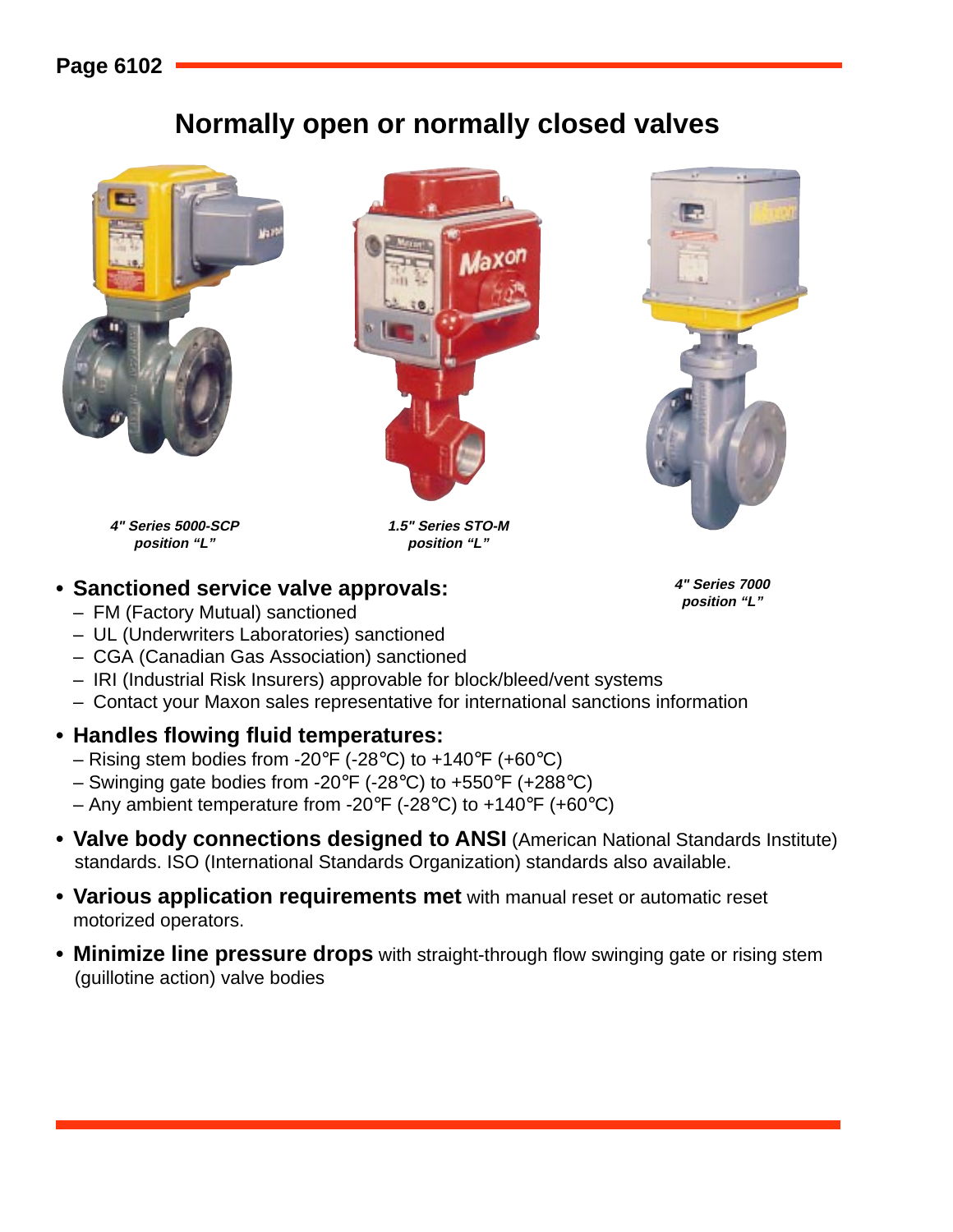## **Maxon Valves – large or small, gas or oil, open or closed**



**1" Series 23300 position "L"**

**1" Series 8730 position "TO"**

**1" Series 760 position "L"**

- **Minimal field maintenance required.**
- **Positive visual indication of valve body position** is provided by large two-color open-shut indicator.
- **Bodies built for heavy duty industrial service** of one-piece cast iron, cast steel or cast stainless steel.
- **Installation piping convenience obtained** from field rotatable top assemblies.
- **Special operating features** available in Special Service Packaged versions.
- **Micro-lapped seating** wears in, not out.